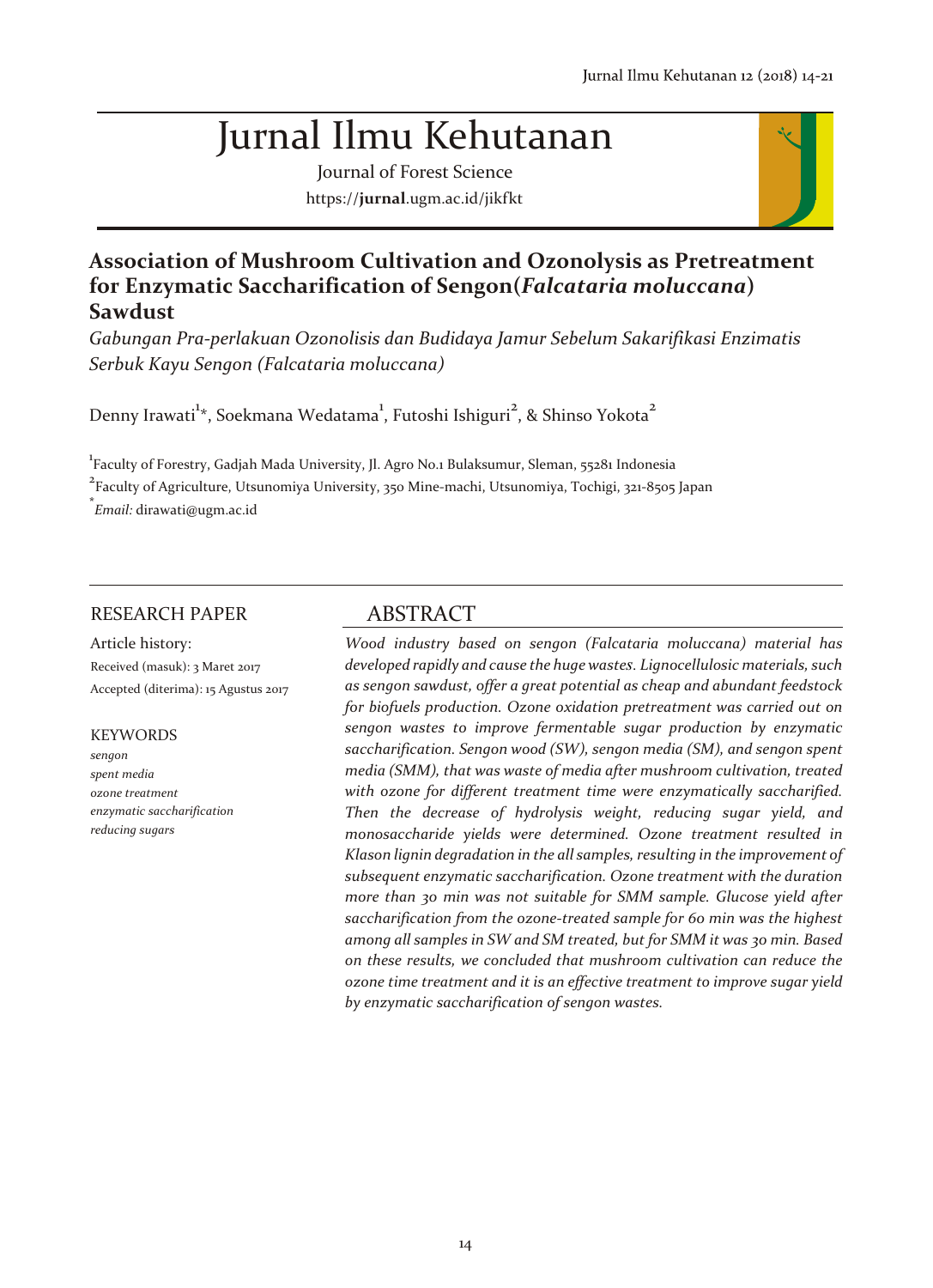#### *KATA KUNCI*

sengon sisa media ozon sakarifikasi enzim gula pereduksi

# *INTISARI*

Industri kayu berbahan baku kayu sengon (*Falcataria moluccana*) saat ini tengah berkembang dengan sangat pesat dan hal ini menyebabkan timbulnya banyak limbah kayu sengon. Materi lignosellulosa, seperti limbah serbuk kayu sengon, merupakan potensi yang sangat baik sebagai bahan baku *bio-fuel* karena murah dan banyak tersedia. Praperlakuan dengan oksidasi ozon pada limbah kayu sengon dilakukan untuk meningkatkan produksi gula reduksi melalui proses sakarifikasi enzimatis. Serbuk sengon (SW), media sengon (SM), dan limbah media sengon (SMM), yang merupakan sisa dari media budidaya jamur, diberi perlakuan dengan ozon pada berbagai lama waktu perlakuan. Sampel yang sudah diberi perlakuan ozon tersebut kemudian dianalisis kandungan kimianya dan di-sakarifikasi secara enzimatis. Selanjutnya diukur laju hidrolisis, kadar gula pereduksi, dan kadar monosakarida. Perlakuan dengan ozon menyebabkan degradasi kadar Klason lignin di semua sampel, sehingga mengakibatkan peningkatan kemampuan sakarifikasi dari enzim. Perlakuan ozon dengan lama waktu lebih dari 30 menit tidak sesuai untuk sampel SMM. Kadar glukosa hasil sakarifikasi yang tinggi diperoleh dari sampel SW dan SM yang diberi perlakuan ozon selama 60 menit, serta SMM yang diberi perlakuan 30 menit. Berdasarkan hasil ini, dapat disimpulkan bahwa perlakuan jamur dapat mengurangi lama waktu perlakuan ozon dan praperlakuan efektif untuk meningkatkan kadar gula reduksi yang dihasilkan dari sakarifikasi enzimatis limbah kayu sengon.

**Introduction**

Sengon (*Falcataria moluccana*) is a fast-growing tree species generally used as raw material for pulp and paper manufacture. Indonesian wood industries are currently using sengon not only for pulpwood but also for light construction, furniture, and wood composite for construction (plywood and laminated veneer lumber). In the island of Java, sengon timber production reaches 2 million  $m^3$ /year and causes timber industries based on sengon materials have developed rapidly. On the other hand, the industries also cause side effects such as waste sawdust especially from sengon. Most of the wastes of sawdust sengon are used by farmers to make cultivation media of wood mushrooms. However, after cultivation, residues of the media have also become a new problem. Media were dumped into the environments may decay and release methane gases that causes greenhouse gases to the atmosphere.

© *Jurnal Ilmu Kehutanan-All rights reserved*

Lignocellulosic materials, such as sengon sawdust wastes, offer a great potential as cheap and abundant feedstock for biofuels production. Enzymatic hydrolysis of the cellulose fraction yields glucose that is fermented to obtain fuel-grade ethanol. The main disadvantage to produce economically ethanol from lignocellulosic materials is its low digestibility due to the complex chemical structure. Lignocellulosic materials are formed by cellulose, hemicellulose and lignin, closely linked. Lignin significantly impacts enzymatic hydrolysis of lignocellulosic biomass. Therefore, a pre-treatment step has to be considered because of the high crystallinity of the cellulose and the presence of lignin. The pre-treatment step should improve the accessibility of hydrolytic enzymes to cellulose. Moreover, the pretreatment should avoid degradation of hemicellulose and cellulose because sugar degradation not only decreases ethanol yield but also produces degradation products that are inhibitory to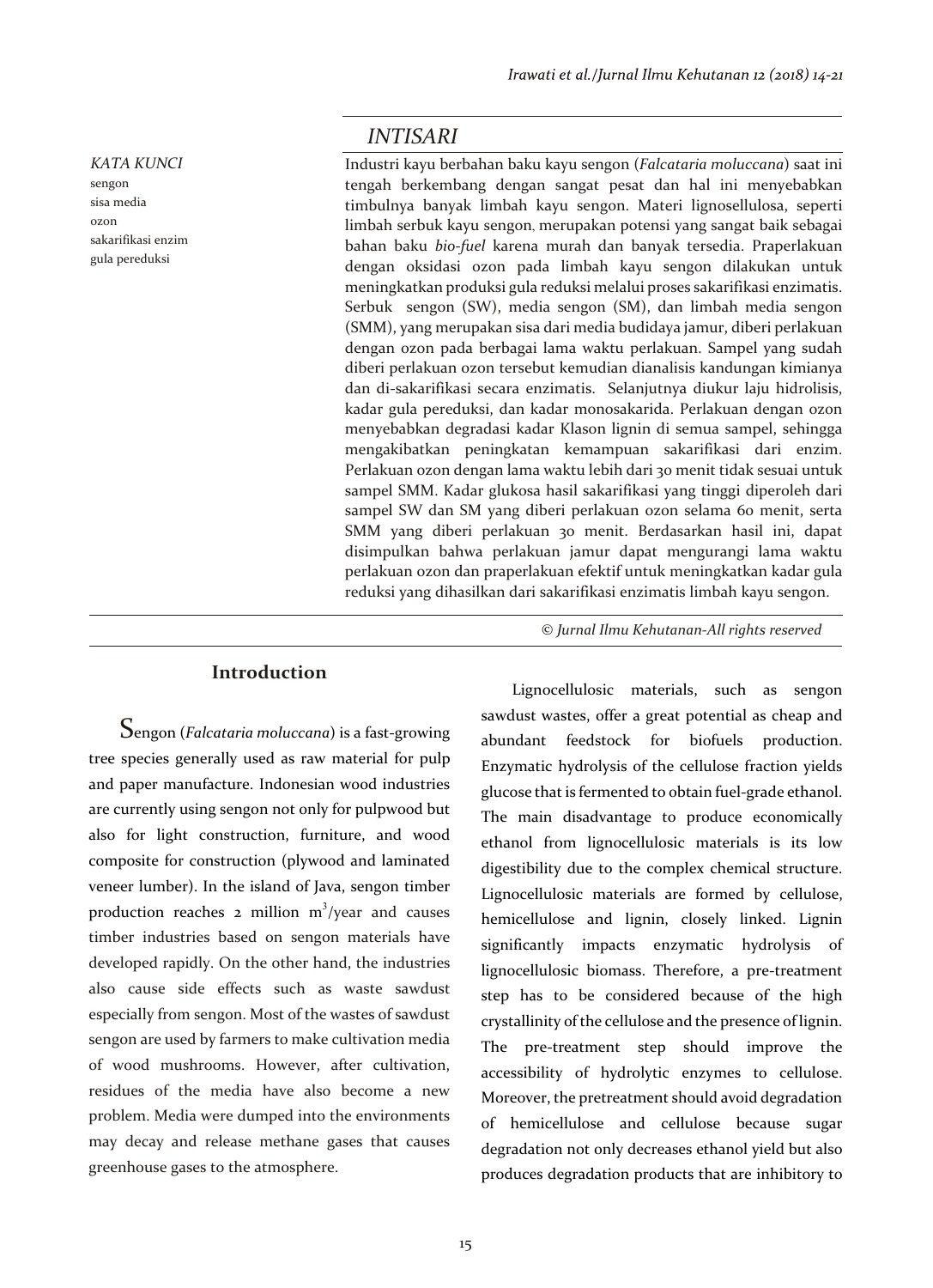the yeast used in the subsequent fermentation (García-Cubero et al. 2010).

One of the best studied pretreatment is ozonisation. Ozone is known to be a powerful oxidizing reagent and has a potential to degrade lignin without producing harmful compounds (Yokota et al. 2007). Ozone is highly reactive toward compounds with double bonds and functional groups (Sarkanen et al. 1992; Garcia-Cubero et al. 2009). In terms of pre-treating lignocellulose for subsequent enzymatic saccharification, the advantage of ozone treatment is highly selective to removal of lignin with slight degradation of hemicelluloses, whereas it hardly affects cellulose (Sun & Cheng 2002). Moreover, ozone reaction can be performed at room temperature under atmospheric pressure, leading to a low pretreatment cost.

The result of ozonisation is not complete mineralisation of such products, but rather formation of a variety of oxidised intermediates, whose concentrations dependent on the reaction time (Amat et al. 2003). The previous study of ozone oxidation pretreatment that was carried out on spent culture media (SCMs) of *Quercus serrata* after *Lentinula edodes* cultivation resulted that 1 h was an effective duration (Ueda et al. 2013). In addition, the type of material also influences the effectiveness of ozonation process (García-Cubero et al. 2010).

Sengon sawdust and mushroom cultivation media waste have different chemical contents. Mushroom cultivation media waste has a lower lignin content because the content of lignin was reduced during the growth of fungi (Irawati et al. 2012a). In this study, we observed the optimal duration of ozone treatment for sengon wood waste and sengon that was used for mushroom cultivation (spent media). Ozone-treated samples were enzymatically saccharified, and hydrolysis weight decrease, reducing sugar yield, and monosaccharide yields were determined. Based on the results obtained, the effects

of ozone treatment on enzymatic saccharification on sengon waste were discussed.

## **Materials and Methods**

#### **Biomass materials**

Wood meals (in sawdust size about 9–80 mesh) of sengon (*Falcataria moluccana*) with 8.3% moisture content (MC) used in this study. The wood meal also was used for cultivation experiment of wood ear mushroom (*Auricularia polytricha*). After inoculation of *A. polytricha*, the media were cultured for 130 days in a culture room as previously described (Irawati et al. 2012b).

## **Ozone treatment**

In ozone treatment, ozone was produced by an ozonizer (ED-OG-R6, EcoDesign, Japan) at a flow rate of 50 mL/min. Before ozone treatment, the samples were dried in the oven at  $45^{\circ}$ C. The dried sample (1 g) was put in a Kjeldahl flask (100 mL) and then MC of the sample was adjusted to 40 % with distilled water. Ozone treatment was done using 6 % concentration of ozone (0.26  $g/h$  flow rate) for 15, 30, and 60 minutes.

#### **Chemical component analysis**

Before chemical analysis, the samples were ground by a rotary speed mill (P-14, Fritsch) and then sieved to collect samples in 40–80 mesh size. After that, the samples were dried in an oven at  $45^{\circ}$ C. The amounts of -cellulose, Klason lignin, and acid-soluble lignin of the sample were determined by previous methods (Dence 1992; Anonimous 2000; Carrier et al. 2011). Chemical component analysis was conducted three times for each sample. Values of chemical components in ozone treated sengon wood (SWO) and ozone treated media (SMO) were adjusted to the values based on ozone un-treated samples using weight loss during ozone treatment. Ozone treated sengon spent media (SSMO) was adjusted to the values based on sengon media (SM) using weight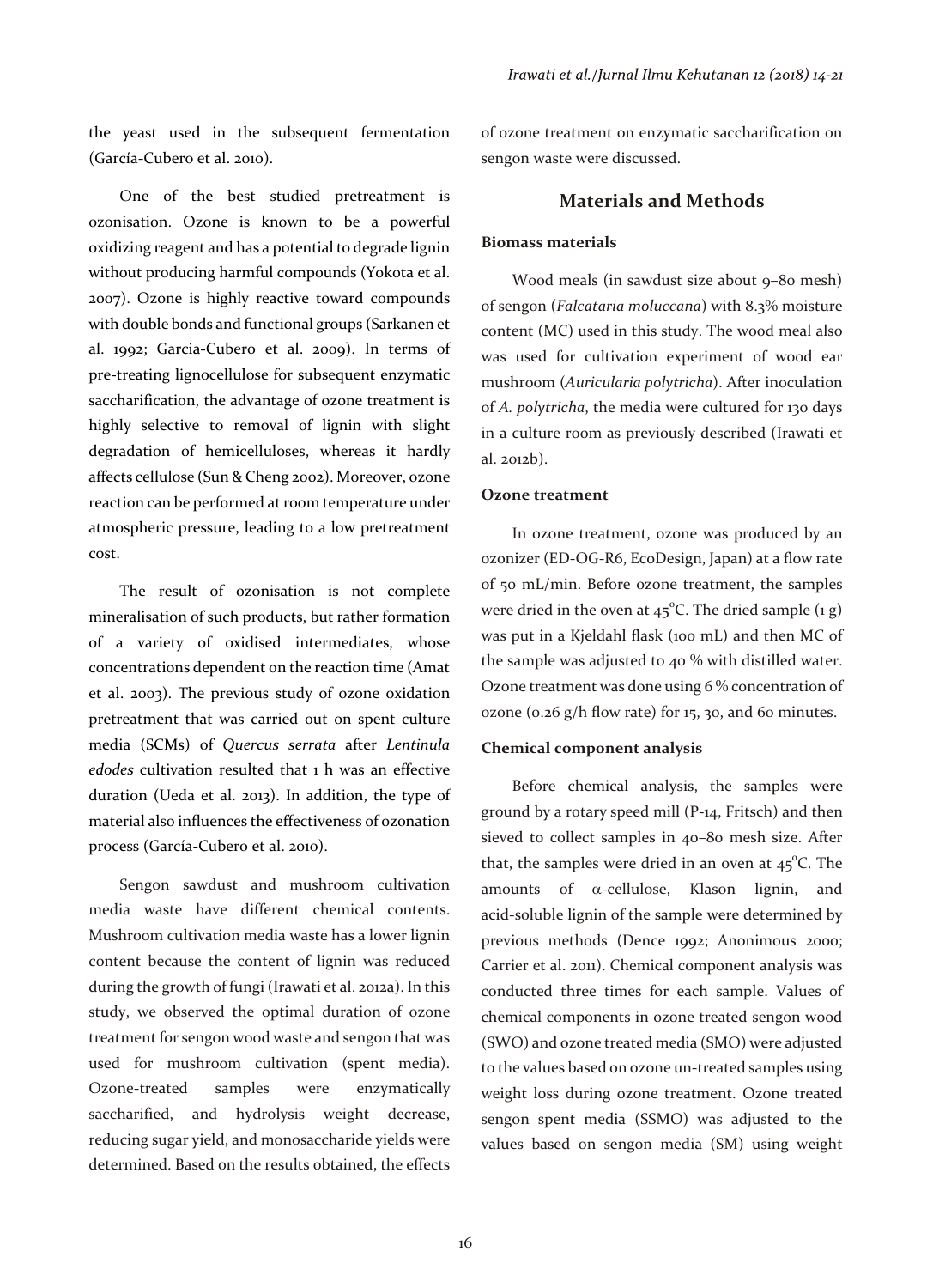decrease ratio in a bag from SM to sengon spent media (SSM) and also weight loss during ozone treatment.

#### **Enzymatic saccharification**

A commercial enzyme, Meiselase (Meiji Seika), was used for the saccharification of each sample. Two hundred mg of oven-dried sample (40–80 mesh size) was saccharified by 50 mg of enzyme at 40 $^{\circ}$ C for 48 h (Irawati et al. 2012a). Hydrolysis weight decrease (HWD) is the numbers of samples which was hydrolized, it is calculated by comparing the weight of hydrolized samples with the weight of original samples before treatment. Monosaccharides was quantified by using high-performance anionexchange chromatography (DX 500, Dionex) (Irawati et al. 2013). Reducing sugar yield was determined by the dinitrosalicylic acid (DNS) method (Miller 1959). Enzymatic saccharification was conducted three times for each sample. Qualitative and quantitative analyses of the monosaccharides were carried out using a high-performance anion exchange chromatography (HPAE) system (DX500, Dionex, USA) equipped with a pulsed amperometric detector (ED40, Dionex). The analytical column was a CarboPacTM PA-1 column (4 x 250 mm, Dionex) connected with a CarboPacTM PA-1 guard column (4 x 50 mm, Dionex). Temperature of the column oven (Model 502, EYELA) was set at 30°C. The mobile phase consisted of ultrapure water (A), 100 mM sodium hydroxide (B), and 250 mM sodium hydroxide (C). Eluent flow was set at 1.0 mL/min. Galactose (Wako Pure Chemical Industries, Ltd.), glucose, and xylose (Wako Pure Chemical Industries, Ltd.) were used as standard monosaccharides. For monosaccharide analysis, a freeze-dried sample was dissolved in 10 mL distilled water. After that, the sample (1 mL) was filtered through Millex-L (0.20 lm, Millipore, USA), and then 10 µL of filtered sample was injected onto the HPAE system.

## **Results and Discussion**

### **Effect of ozone treatment duration**

Changes in chemical component contents during ozone treatment with different treatment times are shown in Table. 1. Chemical contents differences among SW and SM were caused by the addition of other ingredients in the media (such as bran and  $CaCO<sub>3</sub>$ ), while among SM and SSM were caused by the activity of fungi that degraded media during its growth. Differences in chemical contents which were showed among SW and SWO, SM and SMO, and SSM and SSMO occurred due to ozone treatment.

In this study, the Klason lignin content in ozone treated samples decreased with an increase in ozone treatment duration. In addition, holocellulose content also decreased gradually over 60 min of ozone treatment, while  $\alpha$ -cellulose did not change significantly throughout the treatment. These results suggest that ozone treatment resulted in the degradation of lignin and hemicellulose in the samples. In general, ozone treatment mainly degrades lignin but also hemicellulose in lignocellulosic biomass, whereas cellulose is only slightly affected (Quesada et al. 1999; Sun & Cheng 2002).

Ethanol-toluene extracts content in the samples of ozone-treated increased start for the first 15 min, except in SSMO that slightly decreased. The increase in ethanol-toluene extracts in the sample of ozone-treated may have been caused by degradation of lignin and lignin–hemicellulose complexes during ozone treatment. Acid-soluble lignin content was stable or slightly decrease in the ozone-treated samples. In general, acid-soluble lignin is mainly composed of lignin degradation products, with the remainder composed of secondarily formed hydrophilic materials such as lignin–hemicellulose complexes (Yasuda et al. 2001). In contrast, Garcia-Cubero et al. (2010) reported that acid-soluble lignin content increased after ozone treatment in rye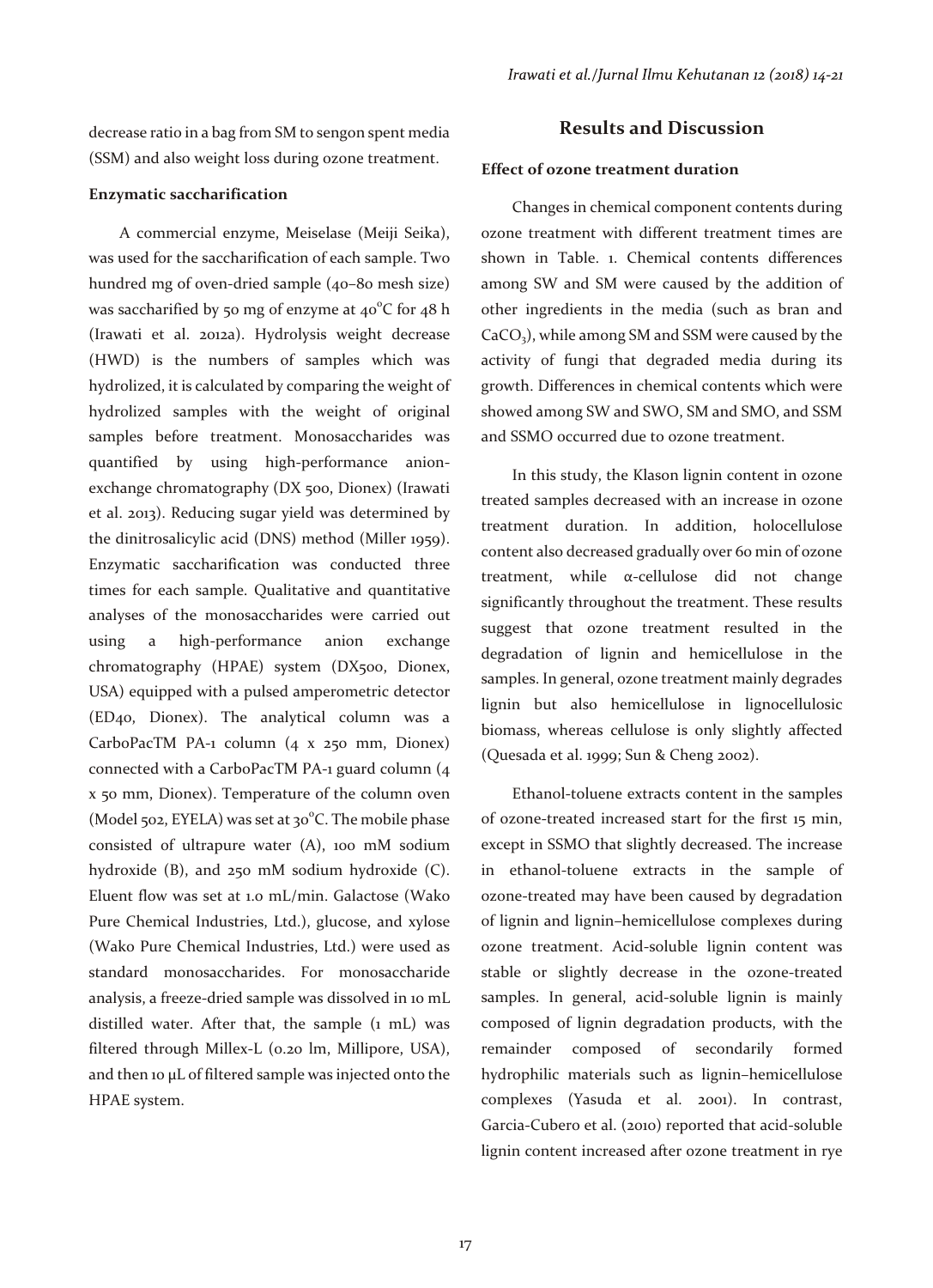straw, which probably caused by the differences of used biomass.

## **Effect of ozone treatment on enzymatic saccharification**

The previous research pointed out that lignin inhibits enzymatic saccharification by limiting the enzyme accessibility to polysaccharides and by absorbing enzymes (Sun & Cheng 2002). Garcia-Cubero et al. (2010) reported a proportional increase in sugar production with lignin degradation by ozone pretreatment.

The effects of the duration of ozone treatment on HWD after saccharification are shown in Fig. 1. The largest HWD (74.3%) after saccharification was obtained after ozone treatment wood for 60 min. HWD increased along with the ozone treatment duration and the increase ratio of SSM from 30 to 60 min duration was the lowest one. These results showed that ozonisation for 60 min was not effective

for SSM and the optimum duration for SSM was 30 min.

Reducing sugar yield from the SW sample increased up to 60 min ozone treatment (Fig. 2). On the other hand, the reducing sugar yield of SM and SSM samples increased up to 30 min and then decreased. These results probably caused by holocellulose dan cellulose contents which are low wood carbohydrates in SSM. Even though *A. polytricha* is classified as Basidiomycetes which degrades lignin during their growth, the previous research in 5 Japanese species also showed that *A. polytricha* degraded cellulose dan holocellulose (Irawati et al. 2012a).

Furthermore, significant correlation was obtained between Klason lignin content and reducing sugar yield or hydrolisis weight decrease (Figure 3). Table 2 shows the monosaccharide yield after saccharification of the samples. After saccharification, glucose was the major monosaccharide, followed by

**Table 1.** Chemical components (%) of sengon wood, spent media, and ozone treated wood and spent media in several treatment times.

**Tabel 1.** Komponen kimia (%) dari kayu sengon, limbah media, kayu sengon setelah perlakuan ozon pada berbagai waktu perlakuan, dan limbah media setelah perlakuan ozon pada berbagai waktu perlakuan

|                                      |                                |                                  | α-Cellulose                      |                                |                                |
|--------------------------------------|--------------------------------|----------------------------------|----------------------------------|--------------------------------|--------------------------------|
| Component                            | Klason lignin                  | Holo-cellulosa                   |                                  | ET-Extracts                    | Acid soluble lignin            |
|                                      | $M\pm SD$                      | $M\pm SD$                        | $M\pm SD$                        | $M\pm SD$                      | $M\pm SD$                      |
| Sengon wood <sup>*)</sup>            | 23.3±0.3                       | $80.8 \pm 0.6$                   | $45.3 \pm 1.1$                   | $2.9 \pm 0.4$                  | $2.8 \pm 0.1$                  |
| Ozone treated sengon<br>wood:        |                                |                                  |                                  |                                |                                |
| 15 minutes                           | $11.1 \pm 1.1$                 | $76.4 \pm 0.2$                   | $43.1 \pm 0.1$                   | $8.3 \pm 0.1$                  | $2.8 \pm 0.0$                  |
| 30 minutes                           | $6.1 \pm 0.4$                  | 72.7±0.2                         | $44.1 \pm 0.4$                   | $12.0 \pm 0.2$                 | $2.5 \pm 0.1$                  |
| 60 minutes                           | $2.8 \pm 0.5$                  | $61.5 \pm 0.6$                   | $31.8 \pm 0.8$                   | 12.0±0.7                       | $2.1 \pm 0.3$                  |
| Sengon media <sup>*</sup>            | $19.4 \pm 0.5$                 | $73.4 \pm 2.5$                   | $40.0 \pm 0.2$                   | $5.2 \pm 0.2$                  | $2.8 \pm 0.1$                  |
| Ozone treated sengon<br>media:       |                                |                                  |                                  |                                |                                |
| 15 minutes                           | $9.3 \pm 0.3$                  | $71.1 \pm 0.6$                   | $41.2 \pm 0.3$                   | $6.5 \pm 0.3$                  | $2.7 \pm 0.0$                  |
| 30 minutes<br>60 minutes             | $7.5 \pm 0.7$<br>$7.0 \pm 0.2$ | $64.8 \pm 0.3$<br>$53.0 \pm 0.4$ | $37.4 \pm 0.3$<br>$30.1 \pm 1.7$ | $8.4 \pm 0.1$<br>$9.5 \pm 1.0$ | $2.8 \pm 0.0$<br>$2.5 \pm 0.0$ |
| Sengon spent media <sup>"</sup>      | $5.5 \pm 0.1$                  | $41.0 \pm 4.2$                   | $16.9 \pm 0.8$                   | $2.6 \pm 0.0$                  | $2.5 \pm 0.0$                  |
| Ozone treated sengon<br>spent media: |                                |                                  |                                  |                                |                                |
| 15 minutes                           | $2.6 \pm 0.1$                  | $39.1 \pm 0.4$                   | $16.4 \pm 0.7$                   | $1.4 \pm 0.0$                  | $2.1 \pm 0.0$                  |
| 30 minutes                           | $1.1 \pm 0.2$                  | $36.7 \pm 0.6$                   | $15.0 \pm 0.8$                   | $1.3 \pm 0.0$                  | $1.9 \pm 0.1$                  |
| 60 minutes                           | $1.2 \pm 0.4$                  | $35.4 \pm 0.8$                   | $16.8 \pm 0.5$                   | $1.3 \pm 0.0$                  | 1.5 ± 0.0                      |

\*). Irawati et al., 2013.

Note : M=mean, SD=standard deviation, ET=ethanol-toluene

Keterangan : M=rerata, SD=standar deviasi, ET=etanol-toluena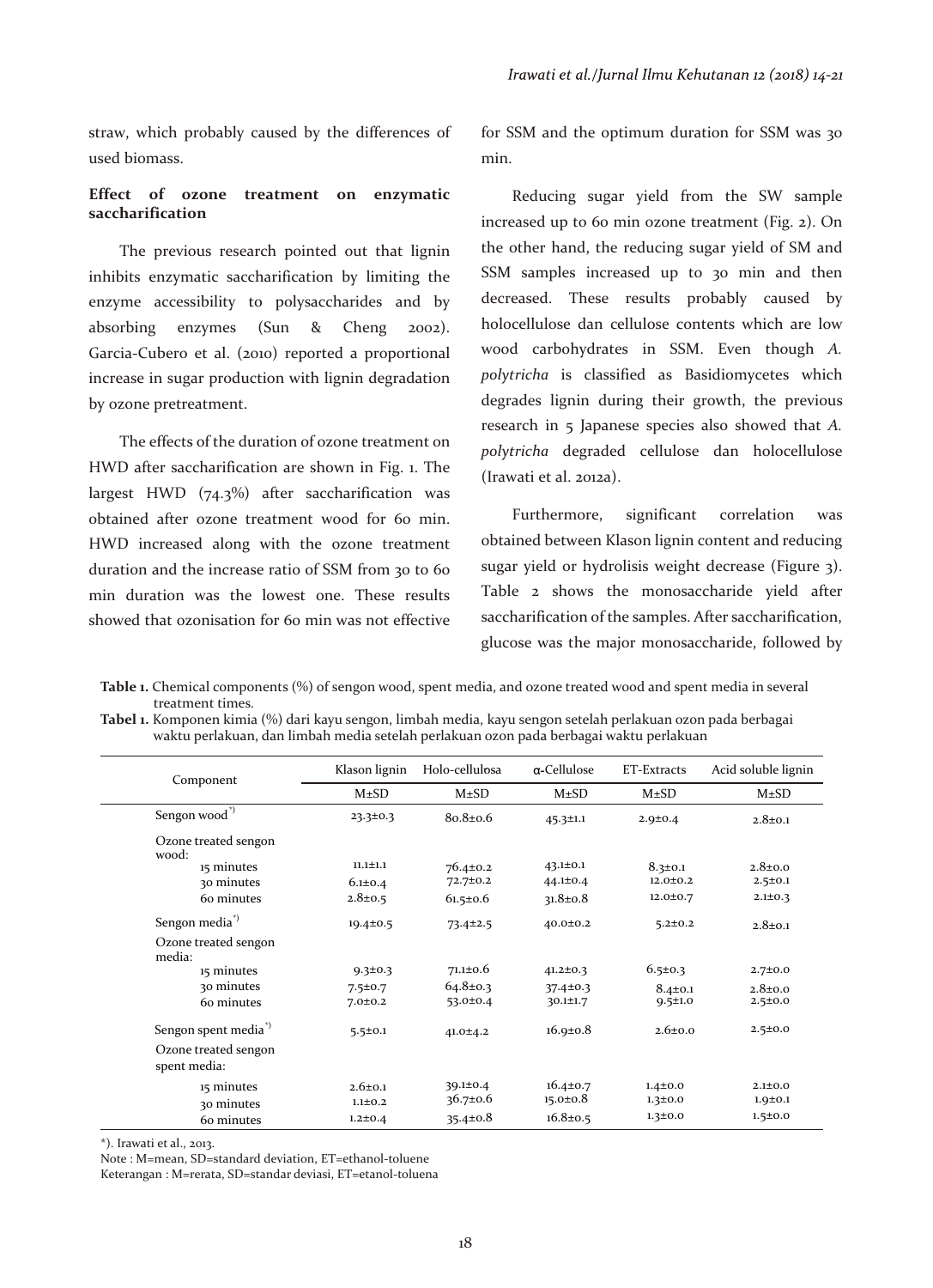

**Figure 1**. The histogram of hydrolysis weight decrease of the ozone treated samples in different duration treatment. Gray color is sengon wood. White color is sengon media. Black color is sengon spent media. Bars indicate the value of standard deviations.





**Figure 2.** The histogram of reducing sugar yield of the ozone treated samples in different duration treatment. Bars indicate the value of standard deviations. Refer Fig 1. For the different color. **Gambar 2.** Histogram rendemen gula reduksi dari sampel yang diberi perlakuan ozon pada berbagai lama waktu perlakuan. Garis menunjukkan nilai standar deviasi. Keterangan perbedaan warna histogram lihat Gambar 1.

xylose and galactose. In addition, glucose yield of SW and SM increased along with the ozone treatment duration, but not for SMM samples. Cellulose structure in SSM may have been degraded by enzymes of mushroom, so that long ozone treatment causes many glucose degradations. These results indicate that lignin degradation by ozone pretreatment for 60 min improved effectively the accessibility of the

enzyme to cellulose during the saccharification for SW sample. Further, it had caused too high degradation for monosaccharides and caused decreases of glucose and xylose yields. From these results, the optimal duration of ozone treatment to obtain the highest glucose yield from the SW or SM by enzymatic saccharification was 60 min, however for SMM was 30 min.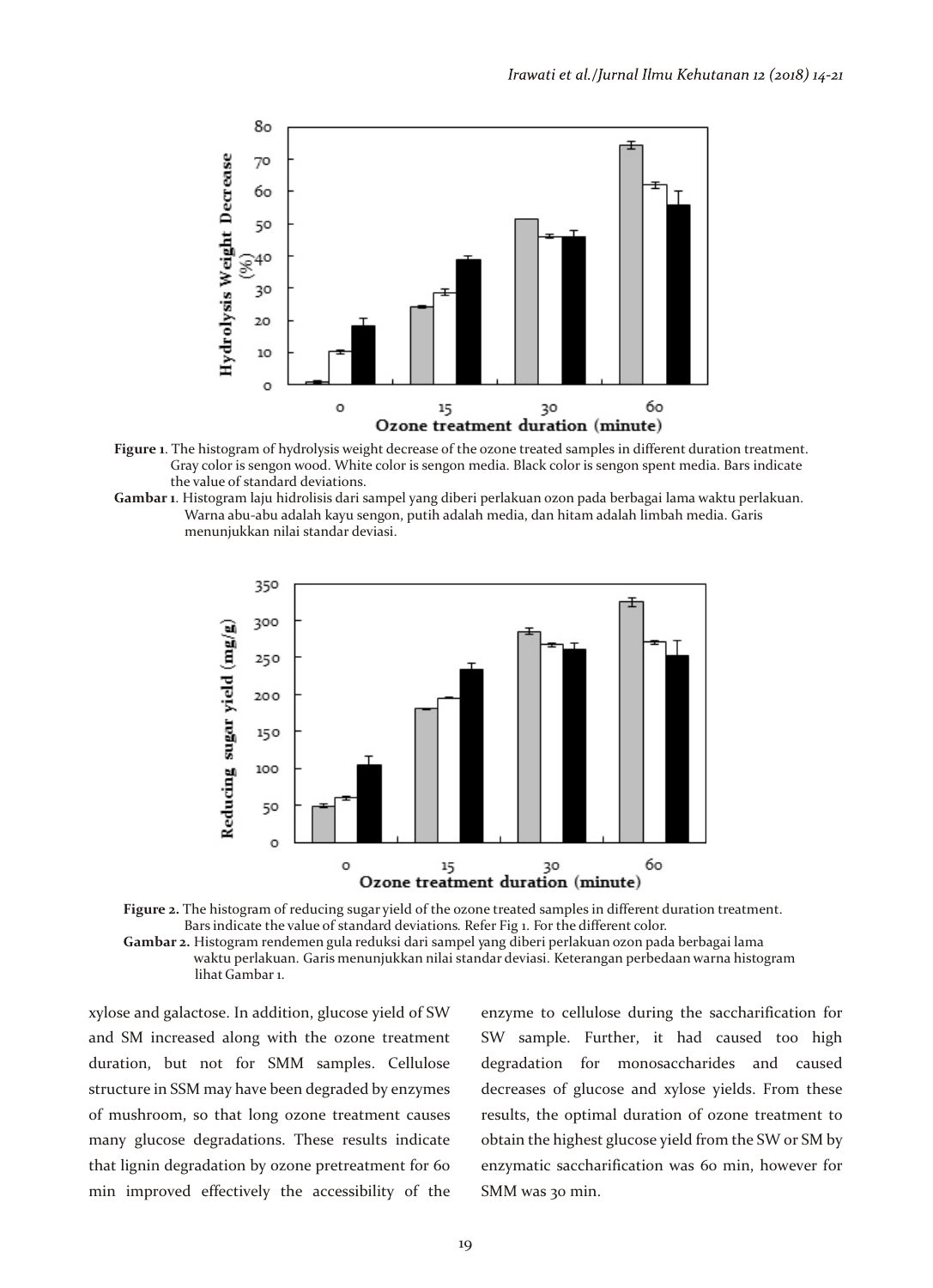

- **Figure 3.** Correlations between Klason lignin content and reducing sugar yield or hydrolysis weight decrease in the ozone treated and ozone untreated SW, SM, and SMM. Black square is reducing sugar yield (r=-0.80). White diamond is hydrolisis weight decrease  $(r=-0.79)$ ,  $n = 12$ .
- **Gambar 3.** Hubungan antara kadar Klason lignin dan rendemen gula reduksi serta laju hidrolisis pada sampel SW, SM, dan SMM baik yang tanpa diberi perlakuan ozon maupun dengan perlakuan ozon. Bujur sangkar hitam adalah rendemen gula reduksi ( $r=-0.80$ ). Belah ketupat putih laju hirolisis ( $r=-0.79$ ), n = 12.

| Sample             | Ozone treatment<br>duration (min) | Glucose        | Galactose     | Xylose        | Total |
|--------------------|-----------------------------------|----------------|---------------|---------------|-------|
|                    |                                   | $M\pm SD$      | $M\pm SD$     | $M\pm SD$     |       |
| Sengon wood        | $\mathbf 0$                       | $1.4 \pm 1.2$  | $0.4 \pm 0.3$ | $0.5 \pm 0.5$ | 2.3   |
|                    | 15                                | $12.0 \pm 0.4$ | $0.2 \pm 0.1$ | $3.7 \pm 0.7$ | 15.8  |
|                    | 30                                | $17.1 \pm 0.1$ | $0.2{\pm}0.0$ | $5.4 \pm 0.1$ | 22.7  |
|                    | 60                                | $18.5 \pm 2.2$ | 0.110.0       | $7.0 \pm 0.3$ | 25.6  |
| Sengon media       | $\mathbf{o}$                      | $3.1 \pm 0.0$  | $0.3 \pm 0.0$ | $1.7 \pm 0.0$ | 5.0   |
|                    | 15                                | $11.5 \pm 0.3$ | $0.2{\pm}0.0$ | $1.5 \pm 0.4$ | 13.2  |
|                    | 30                                | $13.8 \pm 0.3$ | $0.3 \pm 0.1$ | $4.7 \pm 0.1$ | 18.8  |
|                    | 60                                | $16.5 \pm 2.3$ | $0.3 \pm 0.0$ | $2.9 \pm 0.7$ | 19.6  |
| Sengon spent media | $\mathbf{o}$                      | $8.5 \pm 0.3$  | $1.7 \pm 0.2$ | $0.7 \pm 0.4$ | 10.9  |
|                    | 15                                | 13.0±0.7       | $0.3 \pm 0.0$ | $3.7 \pm 0.2$ | 16.9  |
|                    | 30                                | $14.4 \pm 0.9$ | $0.2{\pm}0.0$ | $4.5 \pm 0.1$ | 19.1  |
|                    | 60                                | $13.2 \pm 1.6$ | $0.3 \pm 0.0$ | $2.3 \pm 1.2$ | 15.9  |

**Table 2.** Monosaccharide yield (g/100 g biomass) after saccharification of ozone treated samples **Tabel 2.** Rendemen monosakarida (g/100 g biomasa) hasil sakarifikasi sampel yang diberi perlakuan ozon

# **Conclusions**

The ozone treatment duration were determined for sengon wastes as reducing sugar feedstock. Ozone treatment resulted Klason lignin degradation in the all samples, resulting the improvement of subsequent enzymatic saccharification. Ozone treatment with the duration more than 30 min is not suitable for SMM sample. Glucose yield after saccharification from the ozone-treated sample for 60 min was the highest among all samples in SW and SM treated, but for SMM it was 30 min. Based on these results, we concluded

that mushroom cultivation can reduce the ozone time treatment and it is an effective treatment to improve sugar yield by enzymatic saccharification of sengon waste.

## **References**

- Anonimous. 2000. Analysis of main chemical components in wood. pp 94–97 in The Japan Wood Research Society editor. Manual for wood research experiment (In Japanese). Buneido, Tokyo,
- Amat AM, Arques A, Beneyto H, Garcýa A, Miranda MA, Segu S. 2003. Ozonisation coupled with biological degradation for treatment of phenolic pollutants: a mechanistically based study. Chemosphere **53**: 79–86.